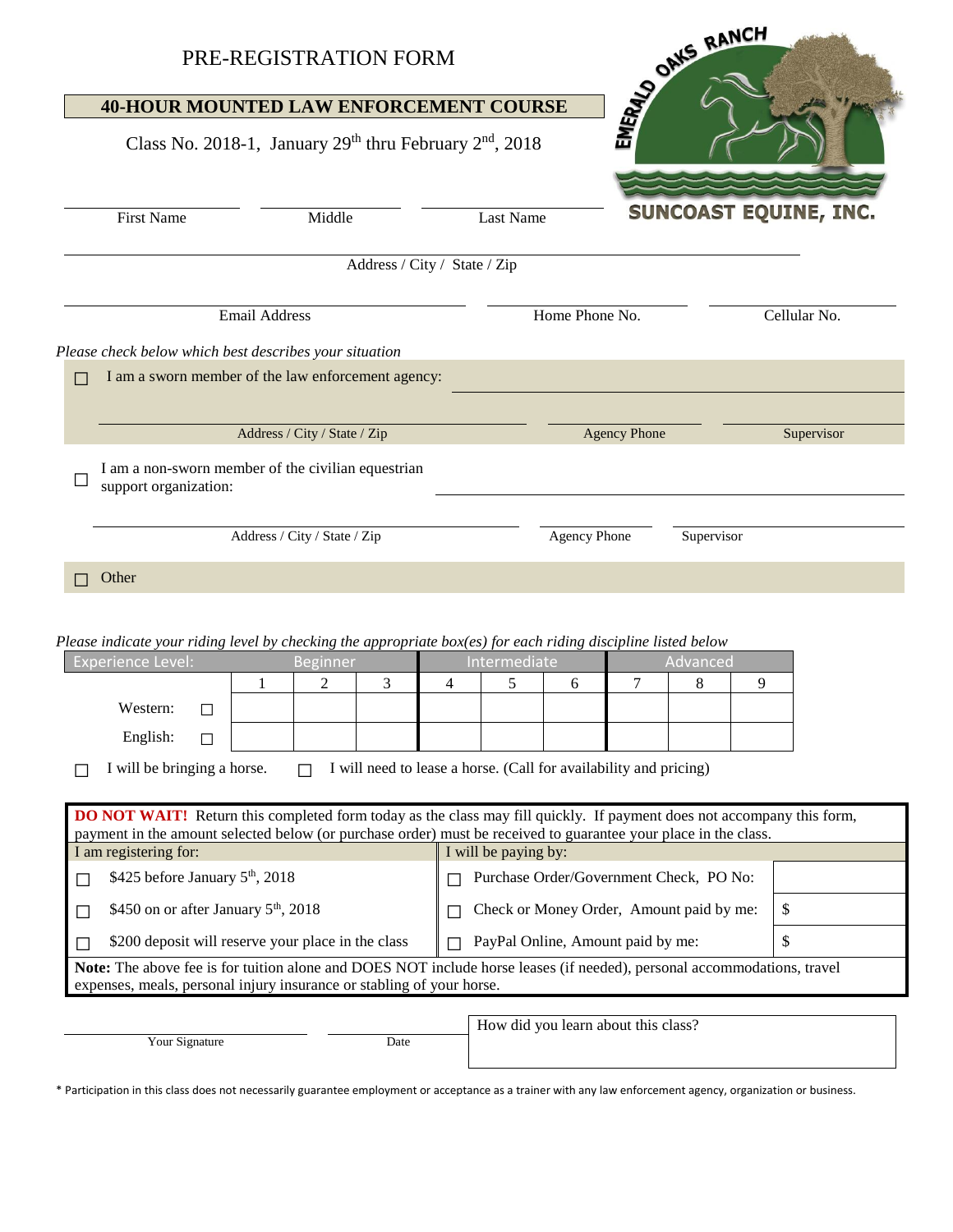## RELEASE AND WAIVER OF LIABILITY, ASSUMPTION OF RISK AND INDEMNITY AGREEMENT

*Read this agreement carefully before signing it. Your signature indicates your understanding of and agreement to its terms.*

| I, (printed name) | and/or minor child for whom I am the parent or legal guardian, |                             |  |
|-------------------|----------------------------------------------------------------|-----------------------------|--|
| (printed name)    | , hereafter referred to as the "releasor", who reside at       |                             |  |
| (street address)  | in (city)                                                      | $(\text{state}/\text{zip})$ |  |

(telephone number) (telephone number) and the property of 12391 SR 471, Webster, Florida, (hereafter referred to as the Emerald Oaks Ranch), or participating in any manner in any equine related activity, regardless of location, that is sponsored by, promoted by, arranged by, or supervised by Suncoast Equine, Inc. or Mark A. Newby or any person officially acting on behalf of Mark A. Newby or said corporation, the releasor, individually, and on behalf of the releasor's personal representatives, executors, heirs, children, next of kin, spouses, domestic partners and assigns, does hereby:

- 1. Acknowledge that horseback riding, the handling of a horse, being in close proximity to a horse, or being in or around a horse stable is inherently dangerous and involves risks that may cause serious injury, permanent disfigurement, or even death to a person because of the unpredictable nature and irrational behavior of horses, regardless of their training and past performance; and further acknowledge that a horse may, without warning or any apparent cause, buck, stumble, fall, rear, bite, kick, run, make unpredictable movements, spook, jump, step on a person's feet, push or shove a person, and that saddles, bridles, reins and other such equipment may loosen or break, all of which may result in serious injury, permanent disfigurement or death to a person.
- 2. Voluntarily assume the risk and danger of injury, permanent disfigurement, or death that is inherent in the handling or riding of a horse, being in close proximity to a horse, being in or around a horse stable, or participating in any manner in an equine activity.
- 3. Forever release, discharge and covenant not to sue or bring claim of any kind for any personal injury, death, or property damage against Mark A. Newby and his insurance carriers, Suncoast Equine Inc., its officers, members, insurance carriers, promoters, sponsors, employees, agents, volunteers, owners and lessees of the premises and each of them their officers and employees, and any person authorized to act on behalf of Mark A. Newby or Suncoast Equine Inc., all hereafter referred to as "releasees" from all liability to the releasor, his or her personal representatives, executors, heirs, children, next of kin, spouses, domestic partners and assigns for any and all loss and damage, and any claim or damage thereon, as a result of injury or death to the releasor or damage to his or her property whether caused by the negligence or malfeasance of the releasees or otherwise while the releasor is on the property of Emerald Oaks Ranch or any other location where on the releasor is participating in any manner in an equine related activity that is sponsored by, promoted by, arranged by, or supervised by Suncoast Equine Inc. or Mark A. Newby or any person officially acting on behalf of Mark A. Newby or said corporation.
- 4. I was given sufficient time to read, understand and ask any questions that I may have regarding this Agreement and Suncoast Equine's Rule and Regulations. I agree to abide by said Rules and Regulations and all instructions given to me.
- 5. I understand that serious injuries to the head can occur as a result of equestrian accidents, including brain damage and even death. The staff of Suncoast Equine has informed me of the importance of always wearing an ASTM approved helmet when on or around horses. I understand that a properly fitted ASTM approved helmet can prevent or at least significantly reduce the severity of such injuries. I am aware that Suncoast Equine will provide me with a helmet, upon my request, to use during their activities in the event that I do not possess one of my own. I agree to always wear an ASTM (or equivalent) approved riding helmet while riding on the property and at all Suncoast Equine activities.
- **6.** Acknowledge the language of Florida State Statute chapter 773, which provides that **AN EQUINE ACTIVITY SPONSOR OR EQUINE PROFESSIONAL IS NOT LIABLE FOR ANY INJURY TO OR THE DEATH OF A PARTICIPANT IN EQUINE ACTIVITIES RESULTING FROM THE INHERENT RISK OF EQUINE ACTIVITIES.**
- 7. Agree to first inspect the grounds and premises for any condition that may be unsafe upon each and every visit; agrees to avoid any area that may be questionable and promptly report it to Suncoast Equine staff. The releasor further agrees to inspect all equipment to be used for safety and functionality prior to using it and agrees to NOT use any equipment that appears questionable. The releasor understands that electric fencing and barbed wire is used throughout the property of the Emerald Oaks Ranch.
- 8. Consent to Suncoast Equine or its agents to take and use photographs, audio and video of me, (and/or my minor child for which I am the parent of legal guardian of), for any legitimate and lawful purpose without expectation of compensation now or in the future.
- 9. Acknowledge that this waiver and indemnity agreement is intended to be as broad and inclusive as permitted by the laws of the State of Florida and that if any portion of the agreement is determined to be invalid, illegal or unenforceable for any reason, the balance of this Agreement shall not be affected or impaired in any way and shall continue in full legal force and effect; and further acknowledge that his document is a contract and agrees that if a lawsuit is filed against the releasees in breach of this contract that the suit must be filed in Sumter County Florida and that the releasor will pay for all attorney's fees and costs incurred by the releasees.

| √ame<br>.<br>いもへ | signature<br>$\circ$ | Date |
|------------------|----------------------|------|
|                  |                      |      |
|                  |                      |      |

Witness' Printed Name Date **Date Community** Community Community Community Community Community Community Community Community Community Community Community Community Community Community Community Community Community Communit